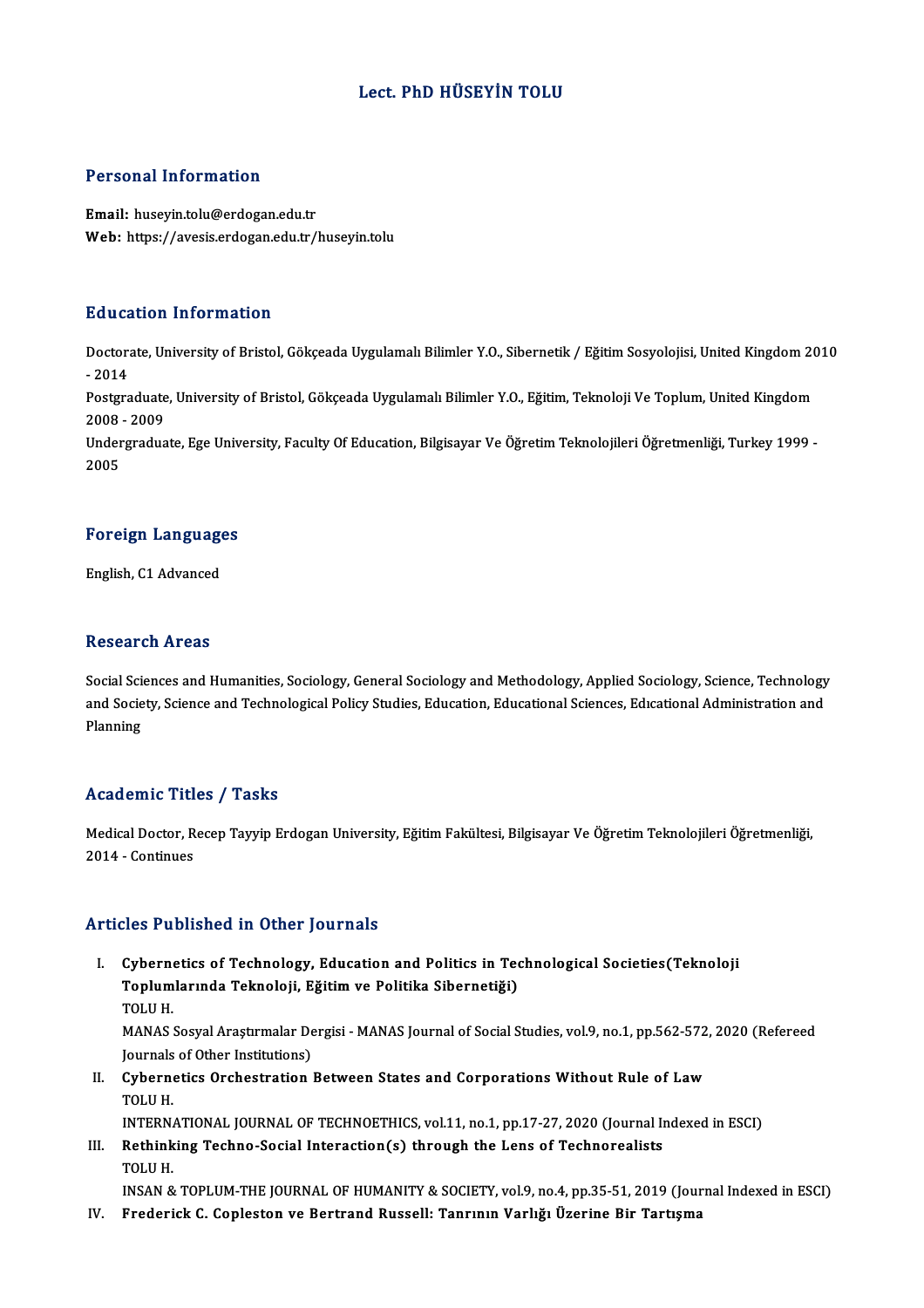Tolu<sub>H.</sub>

Beytulhikme An International Journal of Philosophy, vol.9, pp.1176-1199, 2019 (Journal Indexed in ESCI)

Tolu H.<br>Beytulhikme An International Journal of Philosophy, vol.9, pp.1176-1199, 2019 (Journal Indexed in ESCI)<br>V. Consideration of Digital Divide in Societies of Globalised Control: Extension of Social Contract<br>Telu H Beytulh<br>Consid<br>Tolu H.<br>TUDKIY Consideration of Digital Divide in Societies of Globalised Control: Extension of Social Contract<br>Tolu H.<br>TURKIYE ILETISIM ARASTIRMALARI DERGISI-TURKISH REVIEW OF COMMUNICATION STUDIES, no.33, pp.80-95,<br>2019 (Jaurnal Indoxe

Tolu H.<br>TURKIYE ILETISIM ARASTIRMAI<br>2019 (Journal Indexed in ESCI)<br>Belationshin between Math TURKIYE ILETISIM ARASTIRMALARI DERGISI-TURKISH REVIEW OF COMMUNICATION STUDIES, no.33, pp.8<br>2019 (Journal Indexed in ESCI)<br>VI. Relationship between Math Teachers' Instructional Styles and Their Educational Philosophical<br>Ba

# 2019 (Journal)<br>Relationship<br>Backgrounds<br>Atasay E. Vang Relationship between M:<br>Backgrounds<br>Atasoy E., Yangın S., Tolu H.<br>Journal of Education and Tr

Backgrounds<br>Atasoy E., Yangın S., Tolu H.<br>Journal of Education and Training Studies, vol.6, no.10, pp.54-68, 2018 (Refereed Journals of Other Institutions)<br>Sociology of ELOSS unon Pridging Digital Divide in Turkey Journal<br>S<mark>ociolo</mark><br>TOLU H.<br>AUT et O

# Atasoy E., Yangın S., Tolu H.<br>Journal of Education and Training Studies, vol.6, no.10, pp.54-68, 20<br>VII. Sociology of FLOSS upon Bridging Digital Divide in Turkey,<br>TOLU H.

Sociology of FLOSS upon Bridging Digital Divide in Turkey,<br>TOLU H.<br>AJIT-e: Online Academic Journal of Information Technology,, vol.9, no.33, pp.221-235, 2018 (Refereed Journals of<br>Other Institutione) TOLU H.<br>AJIT-e: Online Acad<br>Other Institutions)<br>Inquiry into Turk AJIT-e: Online Academic Journal of Information Technology,, vol.9, no.33, pp.221-235, 2018 (Refereed Journ<br>Other Institutions)<br>VIII. Inquiry into Turkey's Educational Technology, Governance, Situational Educational Policy:

## Other Institutions)<br>Inquiry into Turl<br>Analysis<br>Tolu H. I<mark>nquir</mark><br>Analys<br>Tolu H.<br>INTERN

INTERNATIONAL JOURNAL OF INFORMATION AND COMMUNICATION TECHNOLOGY EDUCATION, vol.14, no.2, Tolu H.<br>INTERNATIONAL JOURNAL OF INFORMAT<br>pp.60-71, 2018 (Journal Indexed in ESCI)<br>Communisation Petusen Beal World

### IX. Communication Between Real-World and Cyber-World pp.60-71<br>Commu<br>TOLU H.<br>Internati

Communication Between Real-World and Cyber-World<br>TOLU H.<br>International Journal of Information Communication Technologies and Human Development, vol.9, no.3, pp.38-54,<br>2017 (Pefereed Journals of Other Institutions) TOLU H.<br>International Journal of Information Communic<br>2017 (Refereed Journals of Other Institutions)<br>Techno Sosial Bolisy of Free Open Source International Journal of Information Communication Technologies and Human Development, vol.9, r<br>2017 (Refereed Journals of Other Institutions)<br>X. Techno-Social Policy of Free Open Source Software in Turkey – A Case Study o

## 2017 (H<br>Techno<br>Tolu H.<br>Journal Techno-Social Policy of Free Open Source Software in Turkey – A Case Study of<br>Tolu H.<br>Journal of Software, no.11, pp.287-311, 2016 (International Refereed University Journal)<br>NOTES ON CYRER J UDDISM Tolu H.<br>Journal of Software, no.11, pp.2<br>XI. NOTES ON CYBER-LUDDISM<br>TOLU H.

Journal of Software, no.11, pp.287-311, 2016 (International Refereed University Journal)

NOTES ON CYBER-LUDDISM<br>TOLU H.<br>Knowledge Cultures, vol.2, no.3, pp.155-188, 2014 (International Refereed University Journal)<br>Resition nanory Missonsentions & discriminations in the seftware desision meking r

### XII. Position paper: Misconceptions & discriminations in the software decision making process in Turkey<br>Tolu H. Knowle<br>**Positio**<br>Tolu H. Position paper: Misconceptions & discriminations in the software decision making process in Turk<br>Tolu H.<br>International Journal of Open Source Software and Processes, vol.5, no.3, pp.20-38, 2014 (Refereed Journals of<br>Other

Tolu H.<br>International Journ<br>Other Institutions)<br>Eundementelly E International Journal of Open Source Software and Processes, vol.5, no.3, pp.20-38, 2014 (R<br>Other Institutions)<br>XIII. Fundamentally Flawed Software Policy to Design Microsoft-ed Education Psyche<br>Toly H

# Other I<br>**Funda**<br>Tolu H.<br>Journel Fundamentally Flawed Software Policy to Design Microsoft-ed Education Psyche<br>Tolu H.<br>Journal of Free Software & Free Knowledge, vol.1, no.3, pp.1-9, 2014 (International Refereed University Journal)<br>The Politics of the ICT4

### Tolu H.<br>Journal of Free Software & Free Knowledge, vol.1, no.3, pp.<br>XIV. The politics of the ICT4ED (Fatih) project in Turkey<br>Tolu H. Journal<br><mark>The po</mark><br>Tolu H.<br>Policy <sup>E</sup> The politics of the ICT4ED (Fatih) project in Turkey<br>Tolu H.<br>Policy Futures in Education, vol.12, no.6, pp.832-849, 2014 (Refereed Journals of Other Institutions)<br>Expordable 'Writton' ICT Polisies in a Digital Era. No Prok

### XV. Expendable 'Written' ICT Policies in a Digital Era, No Broken Promise Policy F<br>Expend<br>Tolu H.<br>Interna

Expendable 'Written' ICT Policies in a Digital Era, No Broken Promise<br>Tolu H.<br>International Free and Open Source Software Law Review, vol.5, no.2, pp.79-104, 2013 (International Refereed<br>University Journal) Tolu H.<br>International Free a<br>University Journal)

# University Journal)<br>Books & Book Chapters

ooks & Book Chapters<br>I. Communication Between Real-World and Cyber-World:Conceptual Thinking on Cyber-Racism!<br>TOUU H Extracted<br>Commu<br>TOLU H. Communication Between Real-World and Cyber-World:Conceptual Thinking on Cyber-Racism!<br>TOLU H.<br>in: Multigenerational Online Behavior and Media Use: Concepts, Methodologies, Tools, and Applications, Mehdi

TOLU H.<br>in: Multigenerational Online Behavior and Media Use: Concepts<br>Khosrow-Pour, Editor, IGI Global, Florida, pp.1533-1551, 2019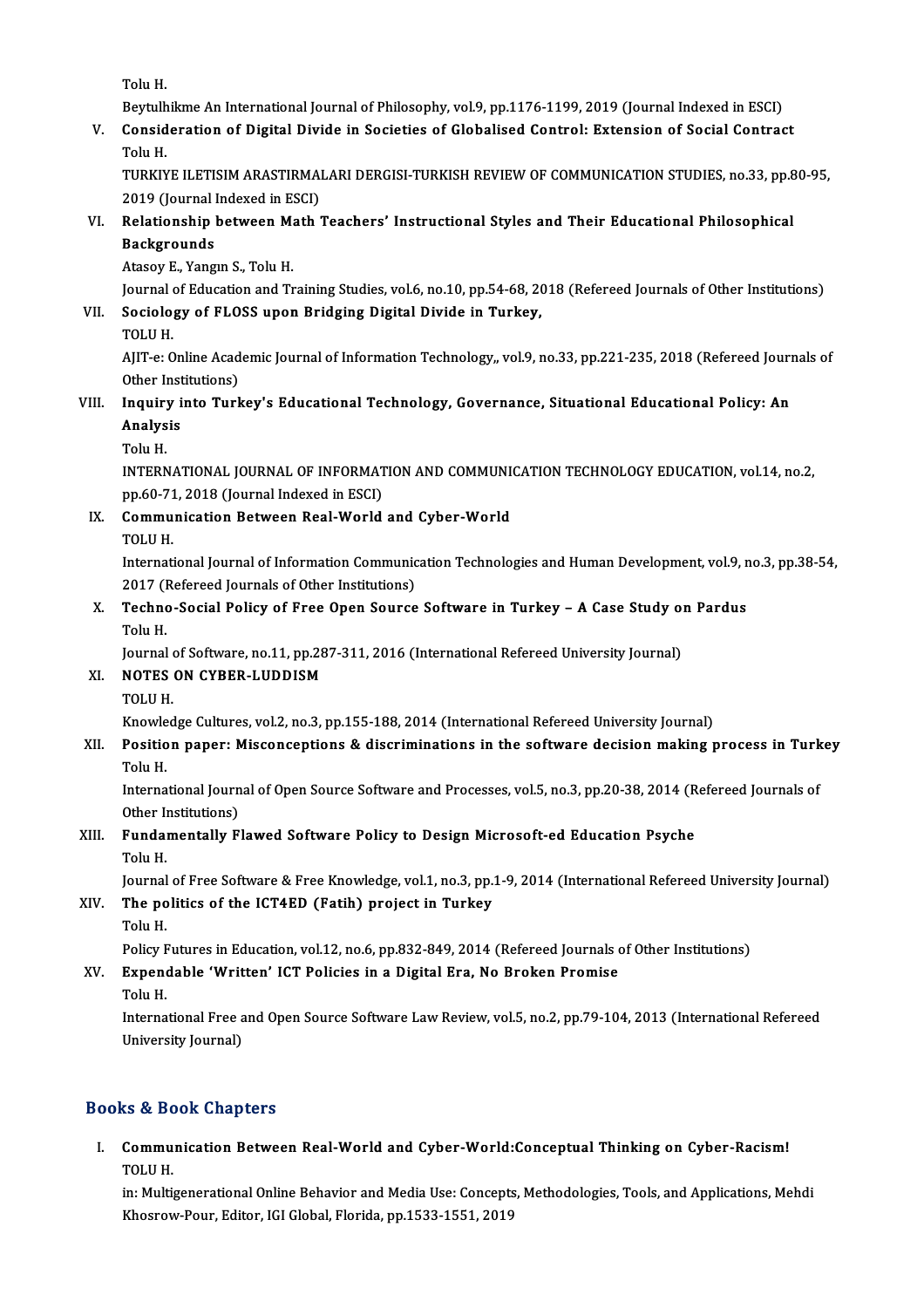II. Strategy of Good Software Governance: FLOSS in the State of Turkey<br>TOLU H Strategy<br>TOLU H.<br>in: Ontim

TOLU H.<br>in: Optimizing Contemporary Application and Processes in Open Source Software, Mehdi Khosrow-Pour, Editor, IGI TOLU H.<br>in: Optimizing Contemporary Applic<br>Global, Florada, pp.198-221, 2018<br>Strategy of Cood Software Cov

### III. Strategy of Good Software Governance FLOSS in the State of Turkey: Good Software Governance,<br>TOLU H. Global, F<br>Strategy<br>TOLU H.<br>in: Ontim Strategy of Good Software Governance FLOSS in the State of Turkey: Good Software Governanct<br>TOLU H.<br>in: Optimizing Current Practices in E-Services and Mobile Applications, Information Resources Management<br>Association, Mobd

TOLU H.<br>in: Optimizing Current Practices in E-Services and Mobile Applications, Information R<br>Association,, Mehdi Khosrow-Pour, Editor, Igı Global, Hershey Pa,, pp.198-221, 2018<br>The Preductions of Teshne Polities and Its I in: Optimizing Current Practices in E-Services and Mobile Applications, Information Ref.<br>Association,, Mehdi Khosrow-Pour, Editor, Igi Global, Hershey Pa,, pp.198-221, 2018<br>IV. The Productions of Techno-Politics and Its In

Associat<br>The Pro<br>TOLU H.

TOLU H.<br>Lap Lambert Academic Publishing Omniscriptum, Saarbrücken, 2014

#### Refereed Congress / Symposium Publications in Proceedings

- efereed Congress / Symposium Publications in Proceedings<br>I. ÖĞRETMEN ADAYLARININ ÖĞRETMENLİK MESLEĞİNİ SEÇME NEDENLERİ VE BU MESLEĞİN<br>- CELECEĞİNE YÖNELİK REKLENTİ VE DÜŞÜNCELERİ TOCA GÖNETCES") OJ MPOSTAM T ABROATIONS IN T<br>ÖĞRETMEN ADAYLARININ ÖĞRETMENLİK MESLEĞİ<br>GELECEĞİNE YÖNELİK BEKLENTİ VE DÜŞÜNCELERİ ÖĞRETMEN ADAYLARININ Ö<br>GELECEĞİNE YÖNELİK BEKL<br>ALBAYRAK O., YAHŞİ İ., TOLU H.<br>2 Huskasasa Öğretmen Eğitimi GELECEĞİNE YÖNELİK BEKLENTİ VE DÜŞÜNCELERİ<br>ALBAYRAK O., YAHŞİ İ., TOLU H.<br>2.Uluslararası Öğretmen Eğitimi ve Akreditasyon Kongresi, 27 - 29 October 2018
- II. EĞİTİM VE İLAHİYAT FAKÜLTESİ ÖĞRETİM ELAMANLARININ DERSLERİNDE 2.Uluslararası Öğretmen Eğitimi ve Akreditasyon Kongresi, 27 - 29 October 2018<br>EĞİTİM VE İLAHİYAT FAKÜLTESİ ÖĞRETİM ELAMANLARININ DERSLERİNDE<br>KULLANDIKLARIÖĞRETİM YÖNTEM /TEKNİKLERİNE YÖNELİK ÖĞRENCİ GÖRÜŞLERİ (RİZE<br>ÖRNEKL EĞİTİM VE İL.<br>KULLANDIKL<br>ÖRNEKLEMİ)<br>ALPAVPAK O KULLANDIKLARIÖĞRETİM Y<br>ÖRNEKLEMİ)<br>ALBAYRAK O., TOLU H., YAHŞİ İ.<br>2 Öğretmen Fğitimi ve Almeditesi ÖRNEKLEMİ)<br>ALBAYRAK O., TOLU H., YAHŞİ İ.<br>2.Öğretmen Eğitimi ve Akreditasyon Kongresi, 27 - 29 October 2018

- ALBAYRAK O., TOLU H., YAHŞİ İ.<br>2.Öğretmen Eğitimi ve Akreditasyon Kongresi, 27 29 October 2018<br>III. Social Media Policy in Education: Corresponding among Turkey and Azerbaijan<br>TÜRKAEN A. TOLU H. DEMİRCAN E. ÜREDİ L. ALİY TÜRKMENA.,TOLUH.,DEMİRCANF.,ÜREDİL.,ALİYEVB. Social Media Policy in Education: Corresponding among Turkey and Azerbaijan<br>TÜRKMEN A., TOLU H., DEMİRCAN F., ÜREDİ L., ALİYEV B.<br>XVIII. European Conference on Social and Behavioral Sciences, Romania, 5 - 07 September 2018 XVIII. European Conference on Social and Behavioral Sciences, Romania, 5 - 07 September 2018
- IV. Eğitim ve İlahiyat Fakültesi Öğretim Elamanlarının Derslerinde Kullandıkları Öğretim Yöntem / Tekniklerine Yönelik Öğrenci Görüşleri (Rize Örneklemi) II. Uluslararası Öğretmen Eğitimi ve Akreditasyon Kongresi, Rize, Turkey, 27 October - 29 December 2018, vol.1,<br>pp.19 ALBAYRAK O., TOLU H., YAHSİ İ.
- II. Uluslararası Öğretmen Eğitimi ve Akreditasyon Kongresi, Rize, Turkey, 27 October 29 December 2018, ve pp.19<br>19. Eğitim ve İlahiyat Fakültesi Öğretim Elamanlarının Derslerinde Kullandıkları Öğretim Yöntem /<br>Teknikleri pp.19<br>Eğitim ve İlahiyat Fakültesi Öğretim Elamanlarının Dersle<br>Tekniklerine Yönelik Öğrenci Görüşleri (Rize Örneklemi)<br>ALRAYRAKO YAHSİ İ TOLUH Tekniklerine Yönelik Öğrenci Görüşleri (Rize Örneklemi)<br>ALBAYRAK O., YAHŞİ İ., TOLU H. Tekniklerine Yönelik Öğrenci Görüşleri (Rize Örneklemi)<br>ALBAYRAK 0., YAHŞİ İ., TOLU H.<br>II. Uluslararası Öğretmen Eğitimi ve Akreditasyon Kongresi, Rize, Turkey, 27 October - 29 December 2018, vol.1,<br>nn 19

ALBAY<br>II. Ulus<br>pp.19<br>E<del>xitir</del> II. Uluslararası Öğretmen Eğitimi ve Akreditasyon Kongresi, Rize, Turkey, 27 October - 29 December 2018, ve pp.19<br>VI. Eğitim ve İlahiyat Fakültesi Öğretim Elamanlarının Derslerinde Kullandıkları Öğretim Yöntem /<br>Teknikleri

pp.19<br>VI. Eğitim ve İlahiyat Fakültesi Öğretim Elamanlarının Derslerinde Kullandıkları Öğretim Yöntem /<br>Tekniklerine Yönelik Öğrenci Görüşleri (Rize Örneklemi) Eğitim ve İlahiyat Fakültesi (<br>Tekniklerine Yönelik Öğrenc<br>ALBAYRAK O., TOLU H., YAHŞİ İ.<br>H. Hluslararası Öğretmen Fğitimi

II. Uluslararası Öğretmen Eğitimi ve Akreditasyon Kongresi, Rize, Turkey, 27 October - 29 December 2018, vol.1,<br>pp.19 ALBAY<br>II. Ulus<br>pp.19<br>E<del>xitir</del> II. Uluslararası Öğretmen Eğitimi ve Akreditasyon Kongresi, Rize, Turkey, 27 October - 29 December 2018, vol.1<br>19. pp.19<br>VII. Bğitim Fakültesi Lisans Programlarında Eğitim Gören Öğrencilerin Branşlar Bazında Öğretmenlik<br>Me

pp.19<br>Eğitim Fakültesi Lisans Programlarında Eğitim Gören Öğrencilerin Branşlar Bazında Öğretme<br>Mesleğini Seçme Nedenleri ve Bu Mesleğin Geleceğine Yönelik Beklenti ve Düşünceleri (Rize<br>Örneklemi) Eğitim Fakü<br>Mesleğini Se<br>Örneklemi)<br>ALBAYBAKO Mesleğini Seçme Nedenleri v<br>Örneklemi)<br>ALBAYRAK O., YAHŞİ İ., TOLU H.<br>H. Hluslararası Öğratman Eğitimi **Örneklemi)**<br>ALBAYRAK 0., YAHŞİ İ., TOLU H.<br>II. Uluslararası Öğretmen Eğitimi ve Akreditasyon Kongresi, Rize, Turkey, 27 - 29 October 2018, pp.18

VIII. Eğitim Fakültesi Lisans Programlarında Eğitim Gören Öğrencilerin Branşlar Bazında Öğretmenlik II. Uluslararası Öğretmen Eğitimi ve Akreditasyon Kongresi, Rize, Turkey, 27 - 29 October 2018, pp.18<br>Eğitim Fakültesi Lisans Programlarında Eğitim Gören Öğrencilerin Branşlar Bazında Öğretme<br>Mesleğini Seçme Nedenleri ve B Eğitim Fakü<br>Mesleğini Se<br>Örneklemi) Mesleğini Seçme Nedenleri v<br>Örneklemi)<br>ALBAYRAK O., YAHŞİ İ., TOLU H.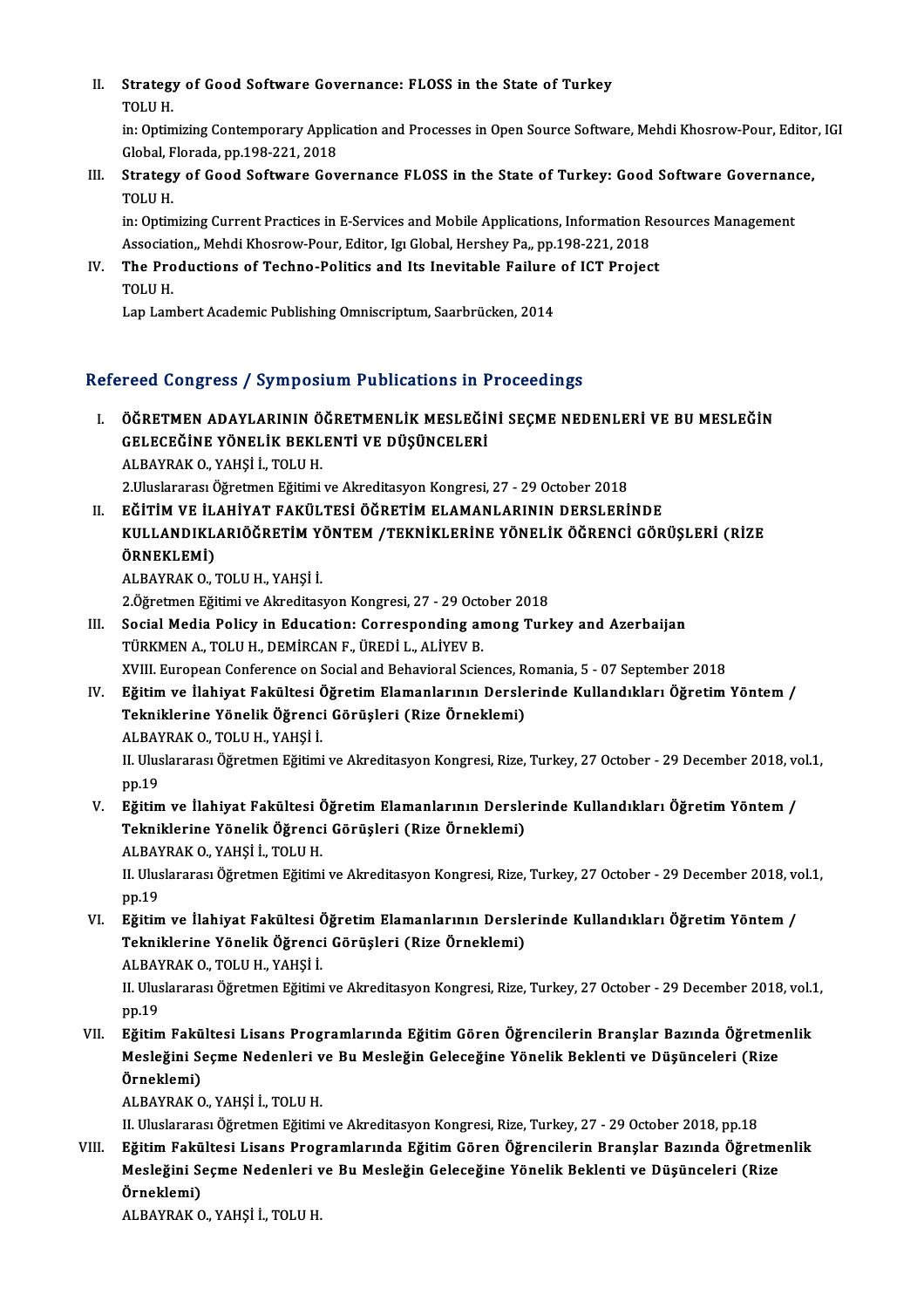II. Uluslararası Öğretmen Eğitimi ve Akreditasyon Kongresi, Rize, Turkey, 27 - 29 October 2018, pp.18

II. Uluslararası Öğretmen Eğitimi ve Akreditasyon Kongresi, Rize, Turkey, 27 - 29 October 2018, pp.18<br>IX. Eğitim Fakültesi Lisans Programlarında Eğitim Gören Öğrencilerin Branşlar Bazında Öğretmenlik<br>Mesleğini Sesme Na II. Uluslararası Öğretmen Eğitimi ve Akreditasyon Kongresi, Rize, Turkey, 27 - 29 October 2018, pp.18<br>Eğitim Fakültesi Lisans Programlarında Eğitim Gören Öğrencilerin Branşlar Bazında Öğretme<br>Mesleğini Seçme Nedenleri ve B Eğitim Fakü<br>Mesleğini Se<br>Örneklemi) Mesleğini Seçme Nedenleri ve Bu Mesleğin Geleceğine Yönelik Beklenti ve Düşünceleri (Rize<br>Örneklemi)<br>ALBAYRAK O., YAHŞİ İ., TOLU H.

II. Uluslararası Öğretmen Eğitimi ve Akreditasyon Kongresi, Rize, Turkey, 27 - 29 October 2018, pp.18

- ALBAYRAK O., YAHŞİ İ., TOLU H.<br>II. Uluslararası Öğretmen Eğitimi ve Akreditasyon Kongresi, Rize, Turkey, 27 29 October 2018, pp.18<br>X. THE PERCEPTION OF CLASSROOM TEACHERS CANDIDATES UPON THE SCHOOLS OF UNITED CLASSES II. Uluslararası Öğretmen Eğitimi ve A<br>THE PERCEPTİON OF CLASSROON<br>TÜRKMEN A., TOLU H., ALBAYRAK O.<br>W. Uluslararası Türk Kültür Coğrafya THE PERCEPTİON OF CLASSROOM TEACHERS CANDİDATES UPON THE SCHOOLS OF UNİTED CLASSE:<br>TÜRKMEN A., TOLU H., ALBAYRAK O.<br>IV. Uluslararası Türk Kültür Coğrafyasında Eğitim ve Sosyal Bilimler Sempozyumu, Baku, Azerbaijan, 27 - 30 TÜRKMEN A., TOLU H., ALBAYRAK O.<br>IV. Uluslararası Türk Kültür Coğrafyasında Eğitim ve Sosyal Bilimler Sempozyumu, Baku, Azerbaijan, 27 - 30 June<br>2018
- IV. Uluslararası Türk Kültür Coğrafyasında Eğitim ve Sosyal Bilimler Sempozyumu, Baku, Azerbaijan, 27 30 June<br>2018<br>XI. ANALYSİS OF EDUCATİONAL TECHNOLOGY İN TURKEY, GOVERNANCE OF EDUCATİONAL STRATEGY<br>TÜRKAEN A TOLU H. AL 2018<br>**ANALYSİS OF EDUCATİONAL TEC<br>TÜRKMEN A., TOLU H., ALBAYRAK O.**<br>W. Uluclararası Türk Kültür Coğrafır ANALYSİS OF EDUCATİONAL TECHNOLOGY İN TURKEY, GOVERNANCE OF EDUCATİONAL STRATEGY<br>TÜRKMEN A., TOLU H., ALBAYRAK O.<br>IV. Uluslararası Türk Kültür Coğrafyasında Eğitim ve Sosyal Bilimler Sempozyumu, Baku, Azerbaijan, 27 - 30 J TÜRKMEN A., TOLU H., ALBAYRAK O.<br>IV. Uluslararası Türk Kültür Coğrafyasında Eğitim ve Sosyal Bilimler Sempozyumu, Baku, Azerbaijan, 27 - 30 June<br>2018 IV. Uluslararası Türk Kültür Coğrafyasında Eğitim ve Sosyal Bilimler Sempozyumu, Baku, Azerl<br>2018<br>XII. Analysis Of Educational Technolog in Turkey, Governance Of Educational Strategh<br>Telu H. Albergek O. Türlmen A. Duys
- 2018<br>**Analysis Of Educational Technolog in** 1<br>Tolu H., Albayrak O., Türkmen A., Duysak A.<br>TURKCESS 2018, Balu, Agsrbajjan 27, 201 Analysis Of Educational Technolog in Turkey, Governa<br>Tolu H., Albayrak O., Türkmen A., Duysak A.<br>TURKCESS 2018, Baku, Azerbaijan, 27 - 30 June 2018, pp.27<br>Öğnetmen Adevlenının Öğnetmenlik Mesleğini Sesme N Tolu H., Albayrak O., Türkmen A., Duysak A.<br>TURKCESS 2018, Baku, Azerbaijan, 27 - 30 June 2018, pp.27<br>XIII. Öğretmen Adaylarının Öğretmenlik Mesleğini Seçme Nedenleri ve Bu Mesleğin Geleceğine Yönelik<br>Raklarti ve Düşün
- TURKCESS 2018, Baku, Azerbaijan, 27 30 June<br>Öğretmen Adaylarının Öğretmenlik Mesleğ<br>Beklenti ve Düşünceleri (Rize Örneklemi)<br><sup>Vilmog B. ALBAYRAK O. İmra ê B. TOLU H. YA</sup> Öğretmen Adaylarının Öğretmenlik Mesleğini S<br>Beklenti ve Düşünceleri (Rize Örneklemi)<br>Yılmaz B., ALBAYRAK O., kara e. n. , TOLU H., YAHŞİ İ.<br>17 Hluslarares Surf Öğretmenliği Semnegyumu, Anlı Beklenti ve Düşünceleri (Rize Örneklemi)<br>17. Ulmaz B., ALBAYRAK O., kara e. n. , TOLU H., YAHŞİ İ.<br>17. Uluslararası Sınıf Öğretmenliği Sempozyumu, Ankara, Turkey, 11 - 14 April 2018, vol.1, no.1777, pp.1518
- XIV. Öğretmen Adaylarının Öğretmenlik Mesleğini Seçme Nedenleri ve Bu Mesleğin Geleceğine Yönelik Beklenti ve Düşünceleri (Rize Örneklemi) Yılmaz B., ALBAYRAK O., kara e.n., TOLU H., YAHŞİ İ. Beklenti ve Düşünceleri (Rize Örneklemi)<br>Yılmaz B., ALBAYRAK O., kara e. n. , TOLU H., YAHŞİ İ.<br>17. Uluslararası Sınıf Öğretmenliği Sempozyumu, Ankara, Turkey, 11 - 14 April 2018, vol.1, no.1777, pp.1518<br>Öğretmen, Adavları

Yılmaz B., ALBAYRAK O., kara e. n. , TOLU H., YAHŞİ İ.<br>17. Uluslararası Sınıf Öğretmenliği Sempozyumu, Ankara, Turkey, 11 - 14 April 2018, vol.1, no.1777, pp.1518<br>20. Öğretmen Adaylarının Öğretmenlik Mesleğini Seçme Nedenl 17. Uluslararası Sınıf Öğretmenliği Sempozyum<br>Öğretmen Adaylarının Öğretmenlik Mesleğ<br>Beklenti ve Düşünceleri (Rize Örneklemi)<br><sup>Vilmog B. ALBAYBAK O. İrara ê B. TOLLIH VA</sup> XV. Öğretmen Adaylarının Öğretmenlik Mesleğini Seçme Nedenleri ve Bu Mesleğin Geleceğine Yönelik<br>Beklenti ve Düşünceleri (Rize Örneklemi)<br>Yılmaz B., ALBAYRAK O., kara e. n. , TOLU H., YAHŞİ İ. Beklenti ve Düşünceleri (Rize Örneklemi)<br>Yılmaz B., ALBAYRAK O., kara e. n. , TOLU H., YAHŞİ İ.<br>17. Uluslararası Sınıf Öğretmenliği Sempozyumu, Ankara, Turkey, 11 - 14 April 2018, vol.1, no.1777, pp.1518<br>Metemetik Öğretmen

- XVI. Matematik Öğretmenlerinin Öğretme Stilleri İle Benimsedikleri Eğitim Felsefeleri Arasındaki İlişki<br>ATASOY E., KONYALIHATİPOĞLU M. E. , YANGIN S., TOLU H. 17. Uluslararası Sınıf Öğretmenliği Sempozyumu, Ankara, Tu<br>Matematik Öğretmenlerinin Öğretme Stilleri İle Beni:<br>ATASOY E., KONYALIHATİPOĞLU M. E. , YANGIN S., TOLU H.<br>26th International Conference en Educational Sciences ( Matematik Öğretmenlerinin Öğretme Stilleri İle Benimsedikleri Eğitim Felsefeleri Arasındaki İlişki<br>ATASOY E., KONYALIHATİPOĞLU M. E. , YANGIN S., TOLU H.<br>26th International Conference on Educational Sciences (ICES), Antaly
- XVII. What are the views of foreign students (researchers) on Taiwan?<br>TOLU H. 26th Inte<br>What ar<br>TOLU H.<br>What are
- What are the views of foreign students (researchers) on Taiwan?, Kaohsiung, Taiwan, 22 November 2017
- XVIII. 9-11 YAŞ GRUBU ÇOCUKLARIN YAŞLARINA, CİNSİYETLERİNE VE KARDEŞ SAYILARINA GÖRE ÇABUKLUK YETENEKLERİNİN GELİŞİMİ ÇABUKLUK YETENEKLERİNİN GELİŞİMİ<br>Albayrak O., Duysak A., Yahşi İ., Tolu H., Türkmen A., Bayraktar C.<br>IX. ULUSLARARASI EĞİTİMDE ARAŞTIRMALAR KONGRESİ, Ordu, Turkey, 11 - 13 May 2017, pp.300<br>SINIE ÖĞRETMENİ ADAYI ARININ RİRI

AlbayrakO.,DuysakA.,Yahşi İ.,ToluH.,TürkmenA.,Bayraktar C.

### Albayrak O., Duysak A., Yahşi İ., Tolu H., Türkmen A., Bayraktar C.<br>IX. ULUSLARARASI EĞİTİMDE ARAŞTIRMALAR KONGRESİ, Ordu, Turkey, 11 - 13 May 2017, pp.300<br>XIX. SINIF ÖĞRETMENİ ADAYLARININ BİRLEŞTİRİLMİŞ SINIFLI OKUL Z IX. ULUSLARARASI EĞİTİMDE ARAŞTIRMALAR KONGRESİ, Ordu<br>SINIF ÖĞRETMENİ ADAYLARININ BİRLEŞTİRİLMİŞ SINIF<br>BU OKULARA YÖNELİK ALGILARI ÜZERİNDEKİ ETKİLER<br>ALBAYPAK O, YAHSİ İ, DIVSAK A, TÜRKMEN A, TOLU H, BAYB SINIF ÖĞRETMENİ ADAYLARININ BİRLEŞTİRİLMİŞ SINIFLI OKUL ZİYARETİ YAPMALARININ ONLARIN<br>BU OKULARA YÖNELİK ALGILARI ÜZERİNDEKİ ETKİLER

BU OKULARA YÖNELİK ALGILARI ÜZERİNDEKİ ETKİLER<br>ALBAYRAK O., YAHŞİ İ., DUYSAK A., TÜRKMEN A., TOLU H., BAYRAKTAR C.<br>EĞİTİM ARAŞTIRMALARI BİRLİĞİ9. ULUSLARARASI EĞİTİM ARAŞTIRMALARI KONGRESİ, Ordu, Turkey, 11 - 14<br>May 2017 ALBAYRAK O., YAHŞİ İ., DUYSAK A., TÜRKMEN A., TOLU H., BAYRAKTAR C.<br>EĞİTİM ARAŞTIRMALARI BİRLİĞİ9. ULUSLARARASI EĞİTİM ARAŞTIRMAL.<br>May 2017 EĞİTİM ARAŞTIRMALARI BİRLİĞİ9. ULUSLARARASI EĞİTİM ARAŞTIRMALARI KO<br>XX. A WIDE-RANGING STUDYING HAPPINESS OF ADOLESCENTS IN TURKEY<br>ALBAYRAK O, TÜRKMEN A, TOLU H

- XX. A WIDE-RANGING STUDYING HAPPINESS OF ADOLESCENTS IN TURKEY<br>ALBAYRAK O., TÜRKMEN A., TOLU H. A WIDE-RANGING STUDYING HAPPINESS OF ADOLESCENTS IN TURKEY<br>ALBAYRAK O., TÜRKMEN A., TOLU H.<br>XIII. European Conference on Social and Behavioral Sciences, Sofia, Bulgaria, 19 - 22 May 2017, vol.1, no.1,<br>nn <sup>9040</sup> ALBAYRA<br>XIII. Euro<br>pp.8040<br>A. WIDE XIII. European Conference on Social and Behavioral Sciences, Sofia, Bulgaria, 19 -<br>pp.8040<br>XXI. A WIDE-RANGING STUDYING HAPPINESS OF ADOLESCENTS IN TURKEY
- pp.8040<br>**A WIDE-RANGING STUDYING HA**I<br>TÜRKMEN A., TOLU H., ALBAYRAK O.<br>YIIL European Conforance on Social s TÜRKMEN A., TOLU H., ALBAYRAK O.<br>XIII. European Conference on Social and Behavioral Sciences, Sofia, Bulgaria, 19 - 22 May 2017, vol.1, pp.8040